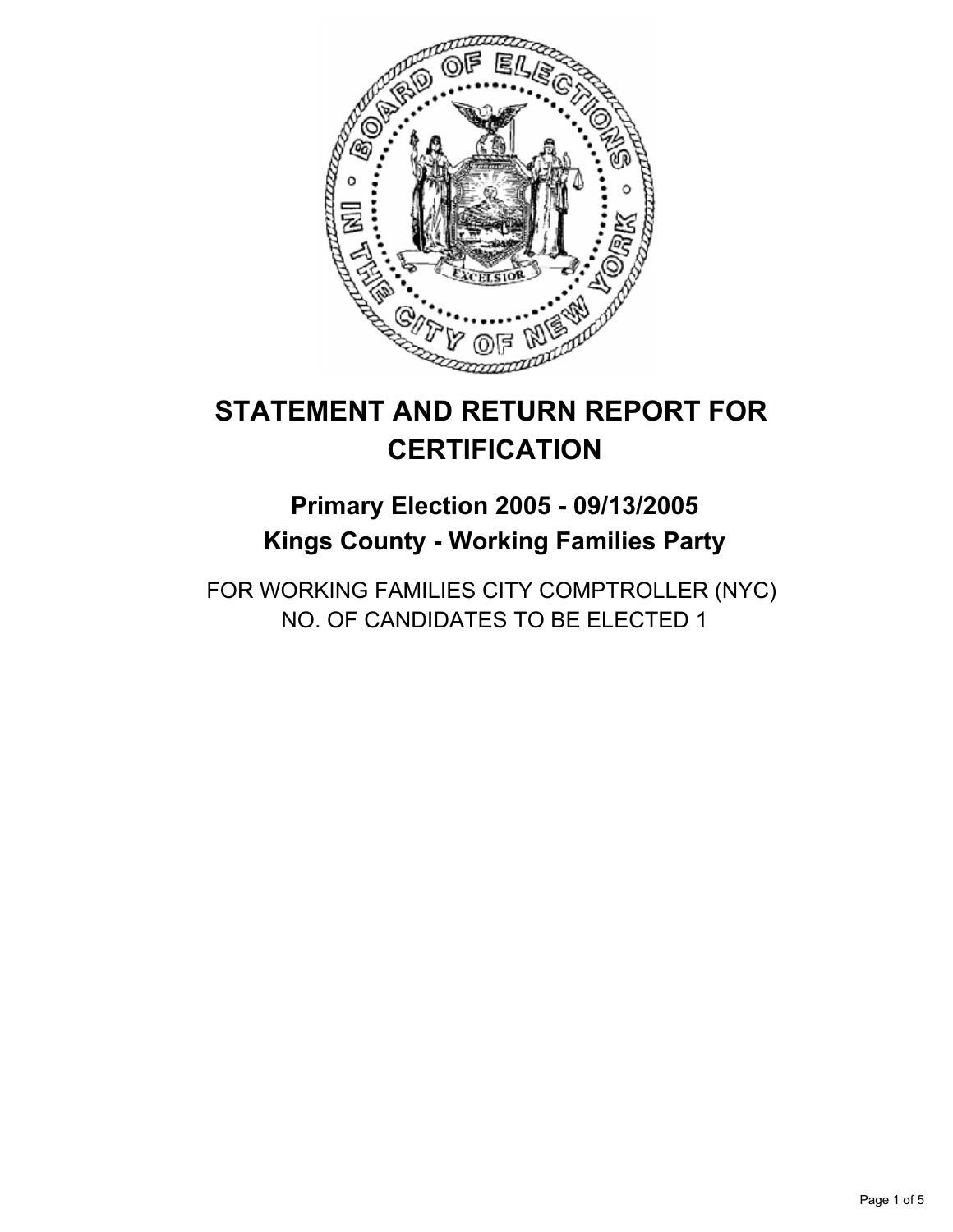

## **ASSEMBLY DISTRICT 40**

| <b>EMERGENCY</b>                   | 1            |
|------------------------------------|--------------|
| ABSENTEE/MILITARY                  | 0            |
| <b>AFFIDAVIT</b>                   | 0            |
| WILLIAM C. THOMPSON JR. (WRITE-IN) | 1            |
| <b>TOTAL VOTES</b>                 | 1            |
| <b>ASSEMBLY DISTRICT 41</b>        |              |
| <b>EMERGENCY</b>                   | 0            |
| ABSENTEE/MILITARY                  | 0            |
| <b>AFFIDAVIT</b>                   | 0            |
| <b>ASSEMBLY DISTRICT 42</b>        |              |
| <b>EMERGENCY</b>                   | 0            |
| ABSENTEE/MILITARY                  | 0            |
| AFFIDAVIT                          | 0            |
| <b>ASSEMBLY DISTRICT 43</b>        |              |
| <b>EMERGENCY</b>                   | 0            |
| ABSENTEE/MILITARY                  | 0            |
| <b>AFFIDAVIT</b>                   | 0            |
| <b>ASSEMBLY DISTRICT 44</b>        |              |
| <b>EMERGENCY</b>                   | 2            |
| ABSENTEE/MILITARY                  | 0            |
| <b>AFFIDAVIT</b>                   | 0            |
| <b>ASSEMBLY DISTRICT 45</b>        |              |
| <b>EMERGENCY</b>                   | 0            |
| ABSENTEE/MILITARY                  | 0            |
| <b>AFFIDAVIT</b>                   | 0            |
| <b>ASSEMBLY DISTRICT 46</b>        |              |
| <b>EMERGENCY</b>                   | 0            |
| ABSENTEE/MILITARY                  | 0            |
| <b>AFFIDAVIT</b>                   | 0            |
| <b>ASSEMBLY DISTRICT 47</b>        |              |
| <b>EMERGENCY</b>                   | 0            |
| ABSENTEE/MILITARY                  | 0            |
| <b>AFFIDAVIT</b>                   | 0            |
| <b>ASSEMBLY DISTRICT 48</b>        |              |
| <b>EMERGENCY</b>                   | 0            |
| ABSENTEE/MILITARY                  | 0            |
| <b>AFFIDAVIT</b>                   | 0            |
| <b>ASSEMBLY DISTRICT 49</b>        |              |
| <b>EMERGENCY</b>                   | 0            |
| ABSENTEE/MILITARY                  | 0            |
| AFFIDAVIT                          | $\mathbf{0}$ |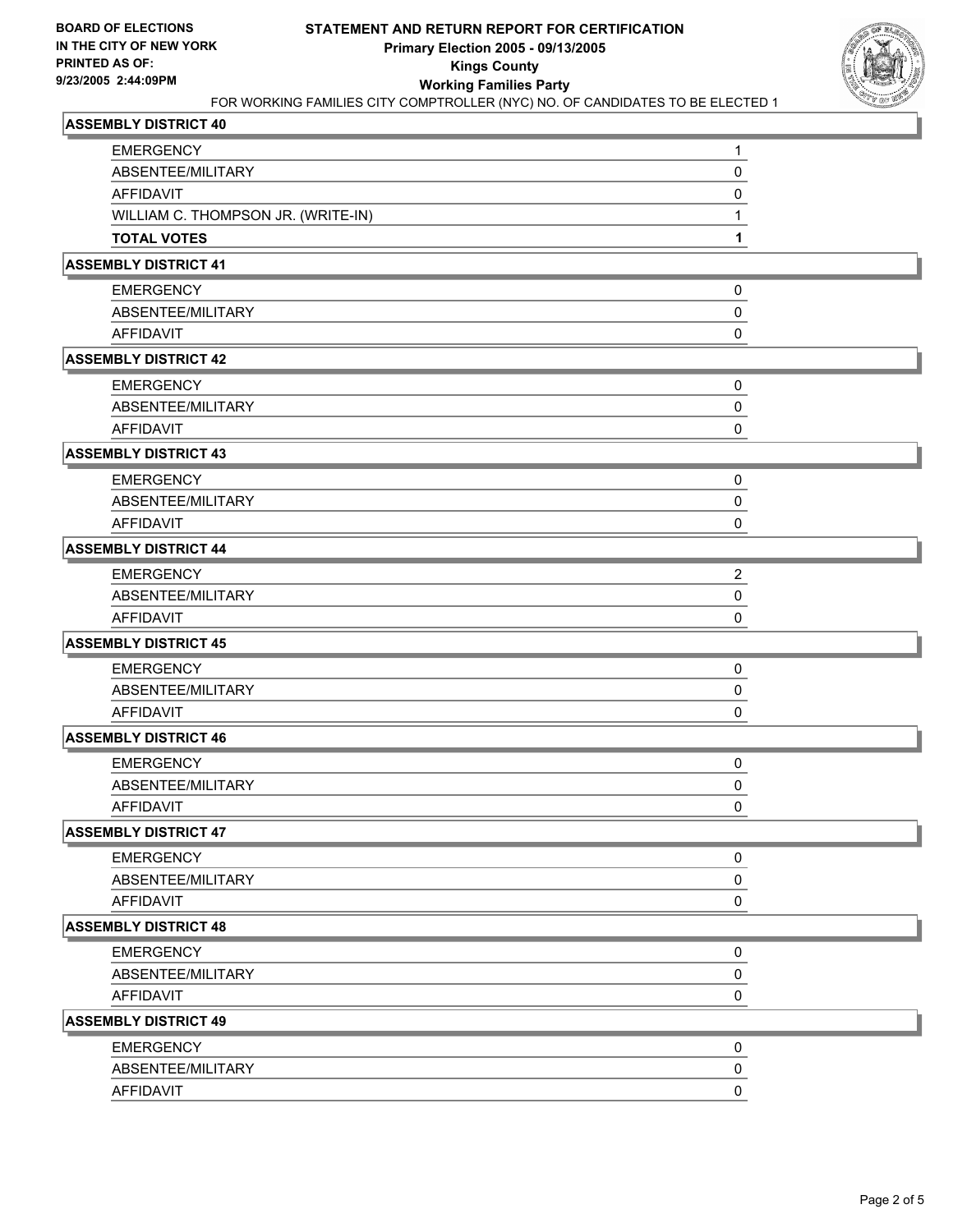

## **ASSEMBLY DISTRICT 50**

| <b>EMERGENCY</b>                   |  |
|------------------------------------|--|
| ABSENTEE/MILITARY                  |  |
| AFFIDAVIT                          |  |
| WILLIAM C. THOMPSON JR. (WRITE-IN) |  |
| <b>TOTAL VOTES</b>                 |  |

## **ASSEMBLY DISTRICT 51**

| <b>EMERGENCY</b>  |  |
|-------------------|--|
| ABSENTEE/MILITARY |  |
| AFFIDAVIT         |  |

### **ASSEMBLY DISTRICT 52**

| TOTAL VOTES                        | 14 |
|------------------------------------|----|
| WILLIAM C. THOMPSON JR. (WRITE-IN) | 14 |
| AFFIDAVIT                          |    |
| ABSENTEE/MILITARY                  |    |
| EMERGENCY                          | 13 |

### **ASSEMBLY DISTRICT 53**

| <b>TOTAL VOTES</b>                 |  |
|------------------------------------|--|
| WILLIAM C. THOMPSON JR. (WRITE-IN) |  |
| AFFIDAVIT                          |  |
| ABSENTEE/MILITARY                  |  |
| <b>EMERGENCY</b>                   |  |

#### **ASSEMBLY DISTRICT 54**

| <b>EMERGENCY</b>  |  |
|-------------------|--|
| ABSENTEE/MILITARY |  |
| AFFIDAVIT         |  |

## **ASSEMBLY DISTRICT 55**

| <b>EMERGENCY</b>  |  |
|-------------------|--|
| ABSENTEE/MILITARY |  |
| AFFIDAVIT         |  |

#### **ASSEMBLY DISTRICT 56**

| <b>EMERGENCY</b>                   |  |
|------------------------------------|--|
| ABSENTEE/MILITARY                  |  |
| <b>AFFIDAVIT</b>                   |  |
| WILLIAM C. THOMPSON JR. (WRITE-IN) |  |
| <b>TOTAL VOTES</b>                 |  |

# **ASSEMBLY DISTRICT 57**

| <b>TOTAL VOTES</b>                 |  |
|------------------------------------|--|
| WILLIAM C. THOMPSON JR. (WRITE-IN) |  |
| AFFIDAVIT                          |  |
| ABSENTEE/MILITARY                  |  |
| <b>EMERGENCY</b>                   |  |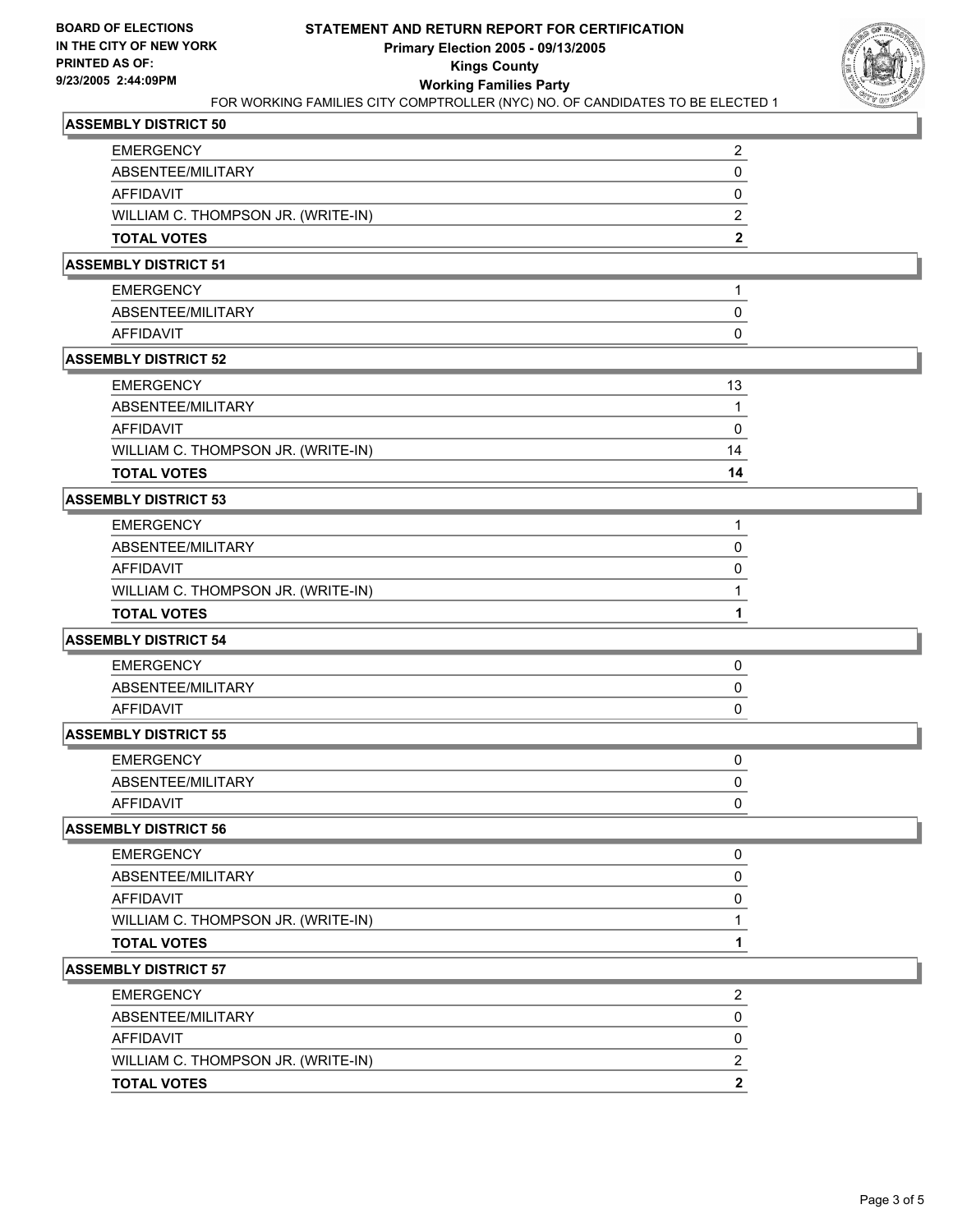

# **ASSEMBLY DISTRICT 58**

| <b>EMERGENCY</b>                   |  |
|------------------------------------|--|
| ABSENTEE/MILITARY                  |  |
| AFFIDAVIT                          |  |
| <b>ASSEMBLY DISTRICT 59</b>        |  |
| <b>EMERGENCY</b>                   |  |
| ABSENTEE/MILITARY                  |  |
| AFFIDAVIT                          |  |
| WILLIAM C. THOMPSON JR. (WRITE-IN) |  |
| <b>TOTAL VOTES</b>                 |  |
| <b>ASSEMBLY DISTRICT 60</b>        |  |
| <b>EMERGENCY</b>                   |  |

| <b>EMERGENUT</b>                                |  |
|-------------------------------------------------|--|
| <b>NTFF/MILITA</b><br><b>ARY</b><br>š⊢N I<br>⌒レ |  |
| $\sqrt{ }$                                      |  |